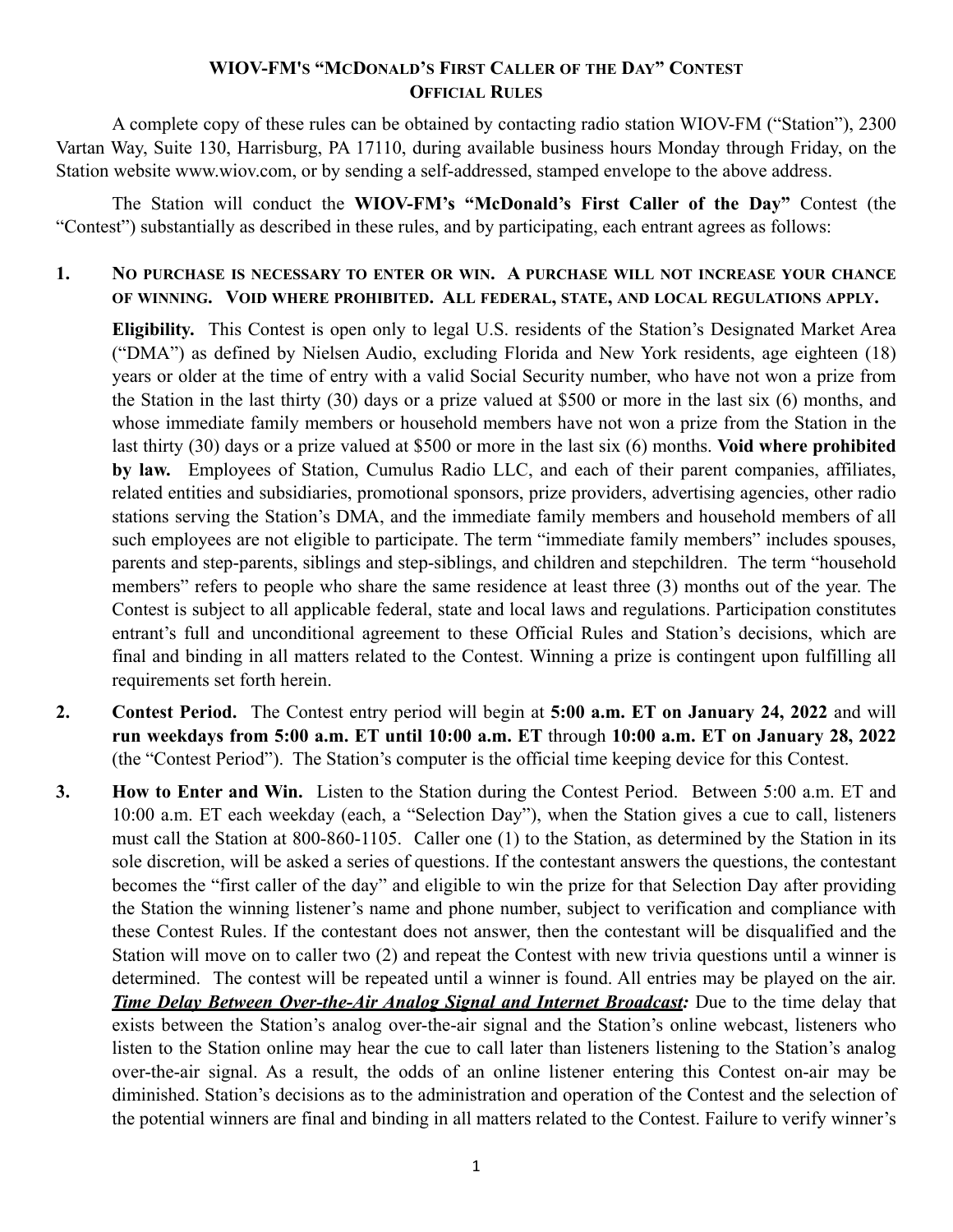eligibility may result in disqualification and forfeiture of the prize. Unclaimed prizes may not be awarded. **LIMIT ONE PRIZE PER PERSON.**

- **4. Verification of Potential Winner.** THE ELIGIBILITY OF ALL POTENTIAL CONTEST WINNERS IS SUBJECT TO VERIFICATION BY STATION WHOSE DECISIONS ARE FINAL AND BINDING IN ALL MATTERS RELATED TO THE CONTEST. The potential winner must continue to comply with all terms and conditions of these Official Rules, and winning is contingent upon fulfilling all requirements. The potential winner may be notified by email and/or telephone call after the date of random drawing and/or winner determination. The potential winner will be required to sign and return to Station, within three (3) days of the date notice is sent, an affidavit of eligibility and a liability/ publicity release (except where prohibited) to claim the prize, if applicable. A winner who returns the affidavit of eligibility and liability/publicity release will be deemed to have accepted the contest prize and thereafter will not be permitted to rescind their acceptance of the prize and/or return the prize. If a potential winner cannot be contacted, fails to sign and return the affidavit of eligibility and/or the liability/publicity release within the required time period (if applicable), or if the prize or prize notification is returned as undeliverable, potential winner forfeits prize. In the event that the potential winner of a prize is disqualified for any reason, Station may award the applicable prize to an alternate winner by random drawing from among all remaining eligible entries. Unclaimed prizes may not be awarded.
- **5. Prizes.** Five (5) prizes will be awarded in this Contest. Each winner will receive:

One (1) pack of five (5) McDonalds "Be Our Guest" cards. Each "Be Our Guest" card is valid for one (1) free Breakfast Sandwich at a participating McDonalds location, no purchase necessary.

The approximate retail value ("ARV") of each prize is **Twenty Dollars (\$20).**

## **TOTAL ARV OF ALL CONTEST PRIZES IS: One Hundred Dollars (\$100).**

Winner is responsible for all taxes associated with prize receipt and/or use. Odds of winning a prize depend on a number of factors including the number of eligible entries received during the Contest Period and listeners participating at any given time.

There is no substitution, transfer, or cash equivalent for prizes, except that the Station may, in its sole discretion and to the extent permitted by law, substitute prizes of comparable value or cash. The prizes are expressly limited to the item(s) listed above and do not include taxes, gratuities or any other expenses. Any tickets and/or gift certificates/cards awarded as part of a prize will be subject to the terms and conditions set forth by the issuer and are valid only on the date(s) printed on the tickets or gift certificates/cards. Other restrictions may apply.

If any prize or a portion of any prize is postponed, cancelled, or otherwise unavailable due to disease, epidemic, pandemic, quarantine, any acts of government and/or any reason that is beyond the control of Station or any Sponsor, then no substitution shall be provided. Station and any Sponsors make no representation or warranty about the safety of any prize. By accepting and using a prize, each winner acknowledges and assumes all risks of accepting and using the prize, and any other risks associated with the prize.

**6. Entry Conditions and Release.** By entering, each entrant agrees to: (a) comply with and be bound by these Official Rules and the decisions of the Station, which are binding and final in all matters relating to this Contest; (b) release and hold harmless Station, Cumulus Media New Holdings Inc., and each of their affiliated companies, participating sponsors, the prize suppliers and any other organizations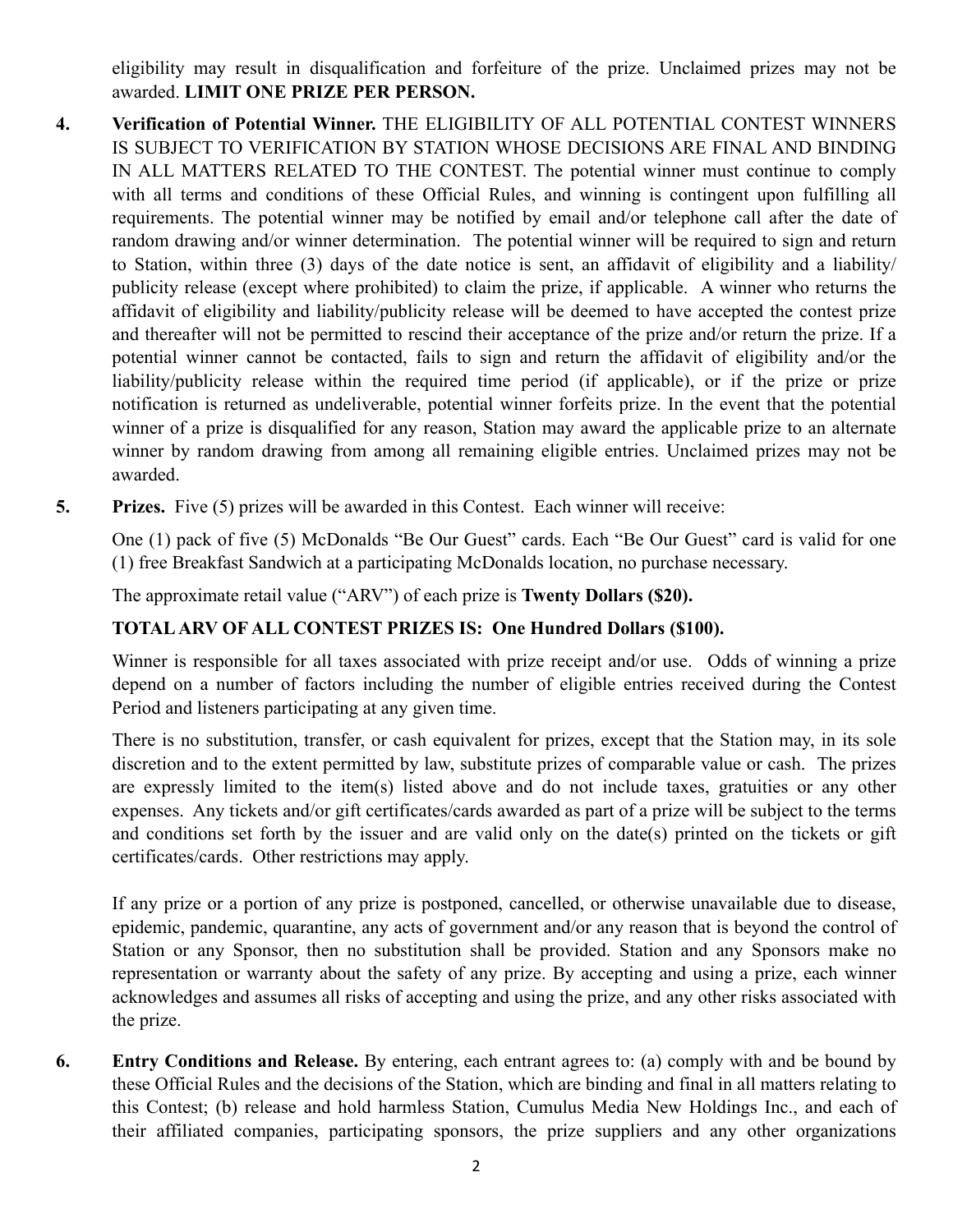responsible for sponsoring, fulfilling, administering, advertising or promoting the Contest, and each of their respective past and present officers, directors, employees, agents and representatives (collectively, the "Released Parties") from and against any and all claims, expenses, and liability, including but not limited to negligence and damages of any kind to persons and property, including but not limited to invasion of privacy (under appropriation, intrusion, public disclosure of private facts, false light in the public eye or other legal theory), defamation, slander, libel, violation of right of publicity, infringement of trademark, copyright or other intellectual property rights, property damage, or death or personal injury arising out of or relating to a entrant's entry, creation of an entry or submission of an entry, participation in the Contest, acceptance or use or misuse of prize (including any travel or activity related thereto) and/or the broadcast, exploitation or use of entry; and (c) indemnify, defend and hold harmless the Released Parties from and against any and all claims, expenses, and liabilities (including reasonable attorneys' fees) arising out of or relating to an entrant's participation in the Contest and/or entrant's acceptance, use, non-use or misuse of the prize.

- **7. Publicity.** Participation in the Contest constitutes entrant's consent to use by the Station and its agent of entrant's name, likeness, photograph, voice, opinions, entry, and/or biographical information (including hometown and state) for promotional purposes in any media, worldwide, without further payment or consideration, unless otherwise prohibited by law.
- **8. Taxes.** All State, Local, Federal and/or other taxes, duties, tariffs, title fees, licensing fees, or other fees for prizes awarded become the sole responsibility of the winner. All those who win a prize or prizes valued \$600 or more in any given year will be issued an IRS Form 1099 to report their winnings.
- **9. General Conditions.** Station reserves the right to cancel, suspend and/or modify the Contest, or any part of it, if any fraud, technical failures or any other factor beyond Station's reasonable control impairs the integrity or proper functioning of the Contest, as determined by Station in its sole discretion. Station reserves the right in its sole discretion to disqualify any individual it finds to be tampering with the entry process or the operation of the Contest or to be acting in violation of these Official Rules or acting in an unsportsmanlike or disruptive manner. Any attempt by any person to deliberately undermine the legitimate operation of the Contest may be a violation of criminal and civil law, and, should such an attempt be made, Station reserves the right to seek damages from any such person to the fullest extent permitted by law. Station's failure to enforce any term of these Official Rules shall not constitute a waiver of that provision.
- **10. Limitations of Liability.** The Released Parties are not responsible for: (a) any incorrect or inaccurate information, whether caused by Station, entrants, printing errors or by any of the equipment or programming associated with or utilized in the Contest; (b) technical failures of any kind, including but not limited to malfunctions, interruptions, or disconnections in phone lines or network hardware or software; (c) unauthorized human intervention in any part of the entry process or the Contest; (d) technical or human error that may occur in the administration of the Contest or the processing of entries; or (e) any injury or damage to persons or property that may be caused, directly or indirectly, in whole or in part, from entrant's participation in the Contest or receipt or use, non-use or misuse of any prize. No more than the stated number of prizes will be awarded. In event that a production, technical, programming or other error causes more than stated number of prizes as set forth in these Official Rules to be claimed, Station reserves the right to award only the stated number of prizes by a random drawing among all legitimate, unawarded, eligible prize claims.
- **11. Disputes.** Entrant agrees that: (a) any and all disputes, claims and causes of action arising out of or connected with this Contest, or any prizes awarded, shall be resolved individually, without resort to any form of class action; (b) any and all disputes, claims and causes of action arising out of or connected